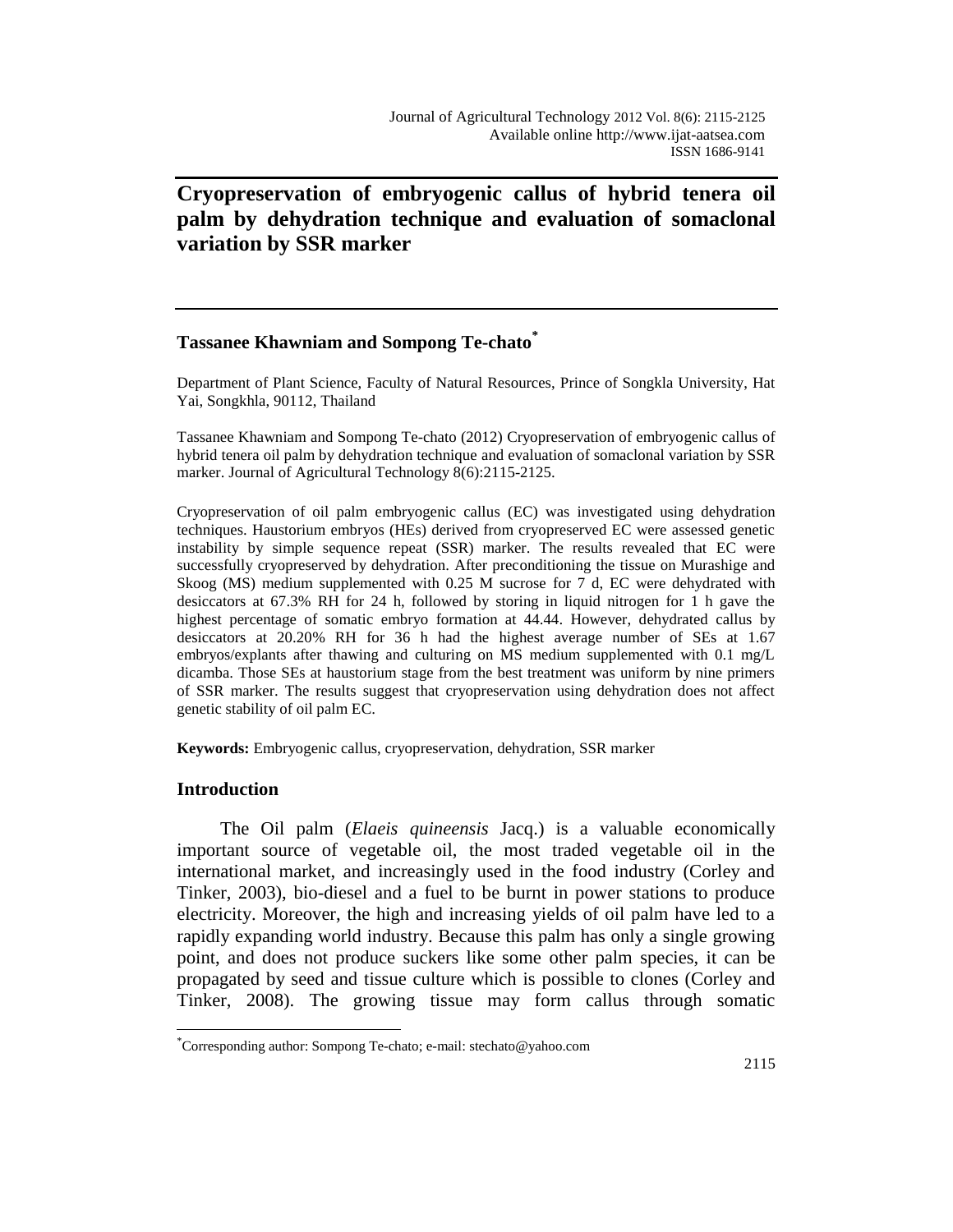embryogenesis (Chehmalee and Te-chato, 2008; Sanputawong and Te-chato, 2011). For embryogenic callus cultures it requires periodic subculturing to maintain both a high proliferation potential and the capacity of cells to develop into somatic embryos. Repeated subculturing is not only labor intensive and time consuming, but also increases the risk of losing the embryogenicity through contamination, human errors or technical failures (Lambardi *et al*., 2008). The loss of embryogenic potential of culture lines and the occurrence of genetic alteration due to long-term subculturing is frequently reported (Bhatti *et al*., 1997). A combination of advanced biotechnological methods of plant cell culture and cryopreservation may facilitate the long-term conservation of a variety of forest plant genetic resources (Tsai and Hubscher, 2004). This method may also limit the amount of contamination and somaclonal variation resulting from routine subculturing of embryogenic tissue (Schrijnemakers and van Iren, 1995). It has been used for the storage of many different types of plant material, such as seeds, embryonic axes isolated from seeds, and vegetative propagated plant material, including apical or axillary buds, pollen, somatic embryos, and embryogenic tissues (ET) (Engelmann, 2004). Effective protocols for the induction and the establishment *in vitro* of embryogenic cultures were developed for a large number of plant species of Citrus (Perez *et al*., 1999; Gonzalez-Arnao *et al*., 2003) and Quercus (Martinez *et al.*, 2003; Valladares *et al*., 2004; Fernandes *et al*., 2008). Nowadays, there are two available methods. Both methods are different in terms of techniques employed and the physical mechanism. A first method is classical techniques involve with freeze-induced dehydration, though new method based on vitrification (Engelmann, 2000). For oil palm, Dumet *et al*. (1993) showed that, by introducing a desiccation stage, drying the embryoids to between 19 and 35% moisture content after preconditioning of any type of embryoids on solidified medium enriched with sucrose was very important in producing a high regrowth (93%) after cryopreservation however, the percentage of development of explants were still variable.

Recently, molecular marker techniques based on the polymerase chain reaction (PCR) has been one of the most commonly used for characterization of genetic variability, genotype identification, genetic instability analyses and selection and breeding purposes (Tingey and Tufo, 1993). Among those techniques simple sequence repeat (SSR) was proved to be very commonly used in identification hybridity of oil palm F1 hybrid (Thawaro and Te-chato, 2009), verification of genetic instability in oil palm plantlets from tissue culture (Sanputawong and Te-chato, 2011). To make sure that cryopreservation of embryogenic callus (EC) of elite clone of oil palm produce no effect on genetic instability of developed somatic embryos (SEs) and plantlets it is necessary to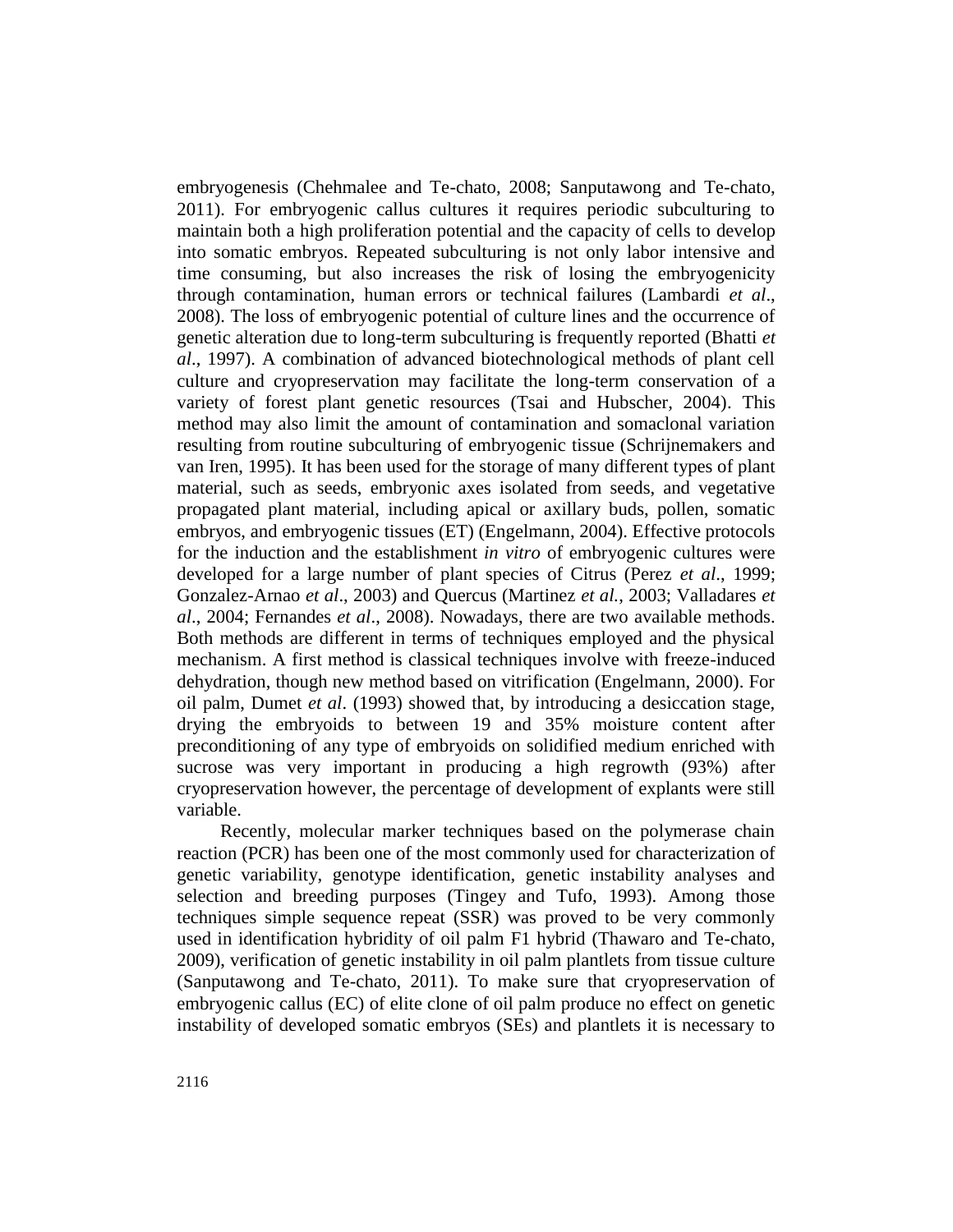use marker assist selection (MAS) for evaluation the uniformity of those materials. Thus, in this study, simplify technique for cryopreservation using ECs of *E. guineensis* was discussed, and assessment the uniformity of ECsderived SEs or plantlets using SSR marker with nine primers was described.

#### **Materials and methods**

## *Plant material*

EC initiated from young leaves of elite "Tenera" tree by the methods described by Te-chato *et al*. (2002). Briefly, the leaves were cultured on callus induction medium (CIM) which was MS medium supplemented with 3% sucrose, 200 mg/L ascorbic acid and 2-5 mg/L dicamba, and solidified with 0.75% agar. Proliferation of the callus/embryogenic callus was maintained on CIM but decreased the concentration of dicamba to 0.1-1 mg/L. This culture medium was designated as proliferation medium (PM). Those calli/EC were maintained on solidified PM medium with regularly subculture at four week intervals for ten years. All cultures were placed at  $28 \pm 0.5$ °C under a 14 h photoperiod at 15  $\mu$ mol/m<sup>2</sup>/sec illumination.

# *Dehydration: preliminary experiment*

ECs at approximately 60-80 mg fresh weight were dehydrated by two different methods. The first method was air-drying in laminar air flow cabinet for 1-5 h. The flow rate of air in this cabinet was  $80-90$  ft/min. The second method was desiccated in desiccators together with silica gel for 6-36 h. After dehydration EC was cultured on solid MS medium supplemented with 0.1 mg/L dicamba, 3% (w/v) sucrose and 0.75% (w/v) agar. The cultures were incubated at  $28 \pm 0.5^{\circ}\text{C}$  under a 14 h photoperiod at 15  $\mu \text{mol/m}^2/\text{sec}$ illumination.

# *Cryopreservation procedure*

EC were precultured on solid MS medium supplemented with 0.25 M sucrose under the same conditions as described in PM for 7 d (Khawnium and Te-chato, 2011) and then dehydrated by two different methods as the same mention in preliminary experiment. After dehydration, the EC were plunged into liquid nitrogen (-196ºC) for at least 1 h.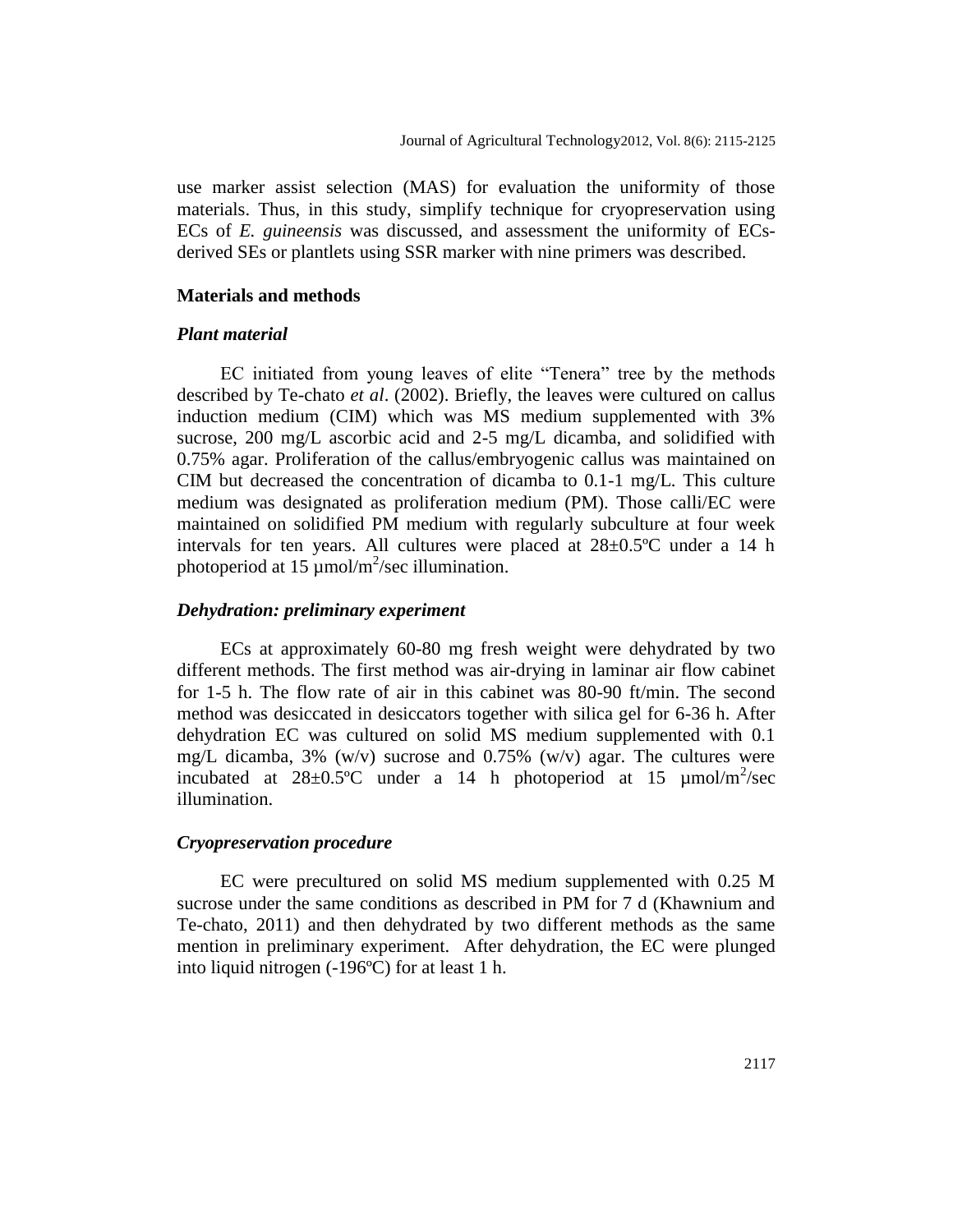## *Thawing and unloading*

For recovery, the cryo-tube containing EC was rapidly thawed in a warm water bath at 40°C for 2 min. Then, EC was placed onto sterile filter paper and transferred to recovery media composed of solid MS medium supplemented with 0.1 mg/L dicamba,  $3\%$  (w/v) sucrose and 0.75% (w/v) agar. The cultures were incubated at  $28 \pm 0.5^{\circ}$ C under a 14 h photoperiod at 15  $\mu$ mol/m<sup>2</sup>/sec illumination.

## *SSR analysis*

SEs at haustorium stage was cut into half. The first halves (150–200 mg fresh weight: mgFW) were collected and used to isolate DNA by the protocol described by Te-chato (2000). In case of regenerated plantlets, young first and second leaves of those plantlets at approximately 200 gFW were collected and subjected to extract DNA according to the method described by Doyle and Doyle (1990) with some modification. SSR analysis of genomic DNA was carried out using 1 microsatellite loci amplified in oil palm using 9 primers primers (EgCIR0008, EgCIR0243, EgCIR0337, EgCIR0409, EgCIR0446, EgCIR0465, EgCIR0781, EgCIR0905 and EgCIR1772) which was proved to be generally used for identify somaclonal variation in plantlet derived from tissue culture (Thawaro, 2009). Amplification of genomic DNA was carried out in a 10 μl mixture containing AmpliTaq Gold 360, 0.5 mM of each primer and 35 ng of template DNA. PCR amplifications were performed on a thermocycler (TC-XP-G, Japan) using the following program: denaturation at  $95^{\circ}$ C for 10 min, 35 cycles of 95 $\degree$ C for 30 s, 52 $\degree$ C for 45 s, 72 $\degree$ C for 60 s, and a final elongation step at  $72^{\circ}$ C for 7 min. The products were separated with MultiNA.

## *Data recording and statistical analysis*

The percentage of SE formation, fresh weight (mg) and number of SE were recorded after 2 months of culture. Completely randomized design (CRD) with 8 replicates was designed. Data of mean were analyzed using a one-way analysis of variance (ANOVA). Significant differences among treatments were detected using Duncan's multiple range tests (DMRT) at the 0.01 or 0.05 level of probability.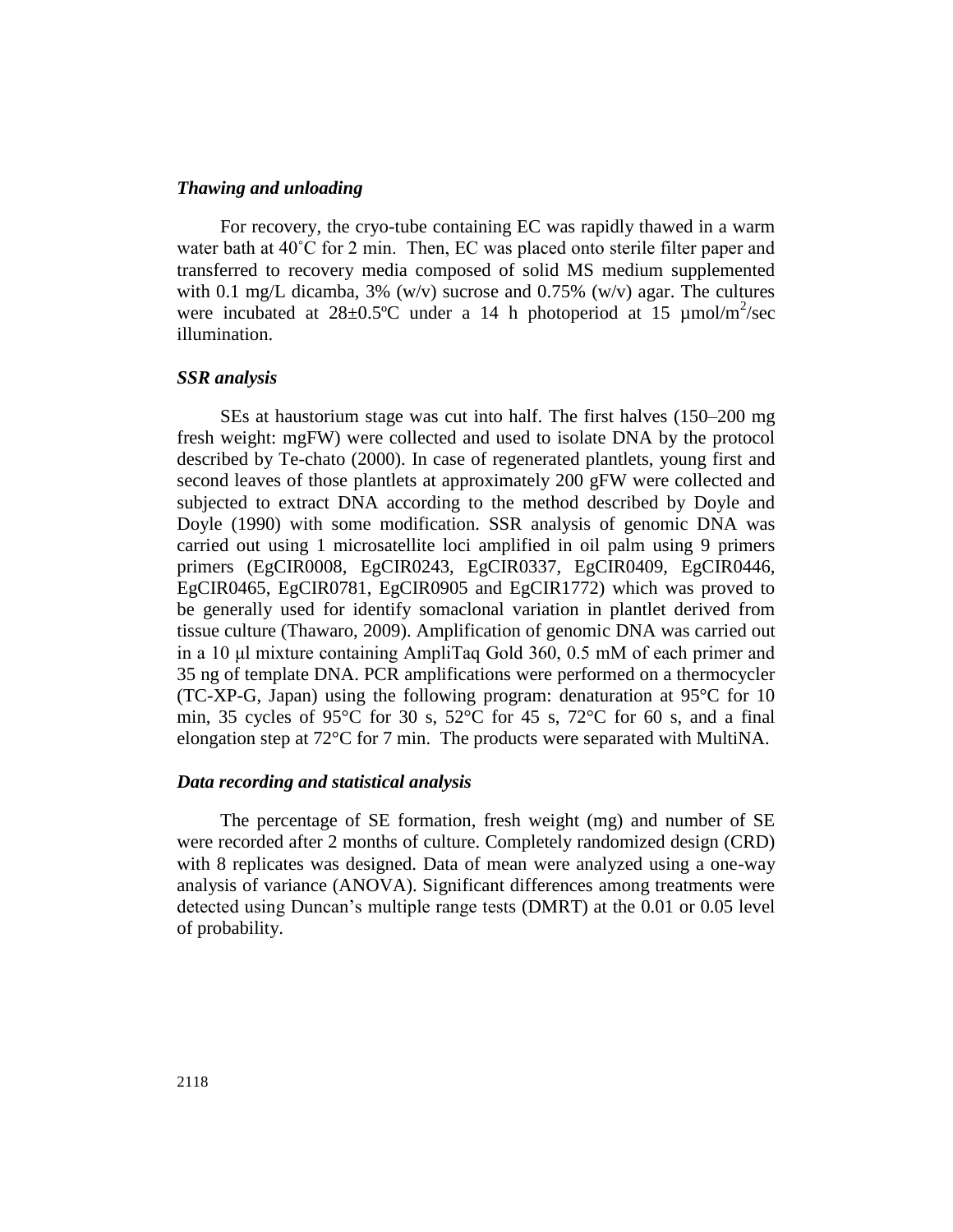## **Result**

# *Effect of kinds and duration of dehydration on SE formation*

The EC of oil palm dehydrated by air-drying for 1-5 h or silica gel for 6- 36 h before culturing on MS medium supplemented with 0.1 mg/L dicamba for 1 month revealed that dehydration by silica gel for 24 h promoted the highest fresh weight at 550.89 mg while dehydration by air-drying for 4 h gave the highest number of somatic embryos at 8.33 embryos/explants significantly different with other treatment (Table 1).

**Table 1.** Effect of duration time and kinds of dehydration on fresh weight and number of SE development on MS medium supplemented with 0.1 mg/L dicamba for 4 weeks.

| <b>Dehydration</b> | <b>Duration</b> (h) | Water content $(\% )$ | FW(mg)           | <b>SE</b><br>of<br>No. |
|--------------------|---------------------|-----------------------|------------------|------------------------|
|                    |                     |                       |                  | (embryos/clump)        |
| Air drying         |                     | 86.25                 | $443.33^{bcd}$   | $3.11^{bc}$            |
|                    | 2                   | 83.38                 | $438.89$ bcde    | $2.44^{bc}$            |
|                    | 3                   | 70.03                 | $392.56^{de}$    | $4.22^{bc}$            |
|                    | 4                   | 61.58                 | $361.56^e$       | $8.33^{a}$             |
|                    | 5                   | 41.46                 | $364.11^e$       | $5.31^{b}$             |
| Desiccated         | 6                   | 90.44                 | $456.33b^{cde}$  | 2.00 <sup>c</sup>      |
| drying             | 12                  | 84.35                 | $413.94$ bcde    | $2.22^{\circ}$         |
|                    | 18                  | 79.19                 | $508.00^{ab}$    | $2.39^{bc}$            |
|                    | 24                  | 74.04                 | $550.89^{\rm a}$ | $1.72^{\circ}$         |
|                    | 30                  | 64.93                 | $488.39^{abc}$   | $3.56^{bc}$            |
|                    | 36                  | 55.83                 | 431.33bcde       | $3.56^{bc}$            |
| F-test             |                     |                       | **               | $**$                   |
| $C.V.$ $(\%)$      |                     |                       | 9.24             | 37.31                  |

\*\* Significant difference (p≤0.01)

Mean sharing letter in common within column and row are not significant difference  $(p \le 0.01)$ by DMRT.

#### *Effect of kinds and duration of dehydration on cryopreservation*

The EC pre-cultured with 0.25 M sucrose for 7 d and then dehydrated by desiccators for 24 h (water content of EC was adjusted to 67.3%), followed by storing in liquid nitrogen for 1 h gave the highest percentage of SE formation at 44.44 (Fig.1). However, maximum average number of somatic embryos (1.67 embryos/explants) was observed in EC that were desiccated for 36 h (20.2% water content) (Table 2). After culturing for 2 months, SEs at haustorium stage can be observed (Fig. 2).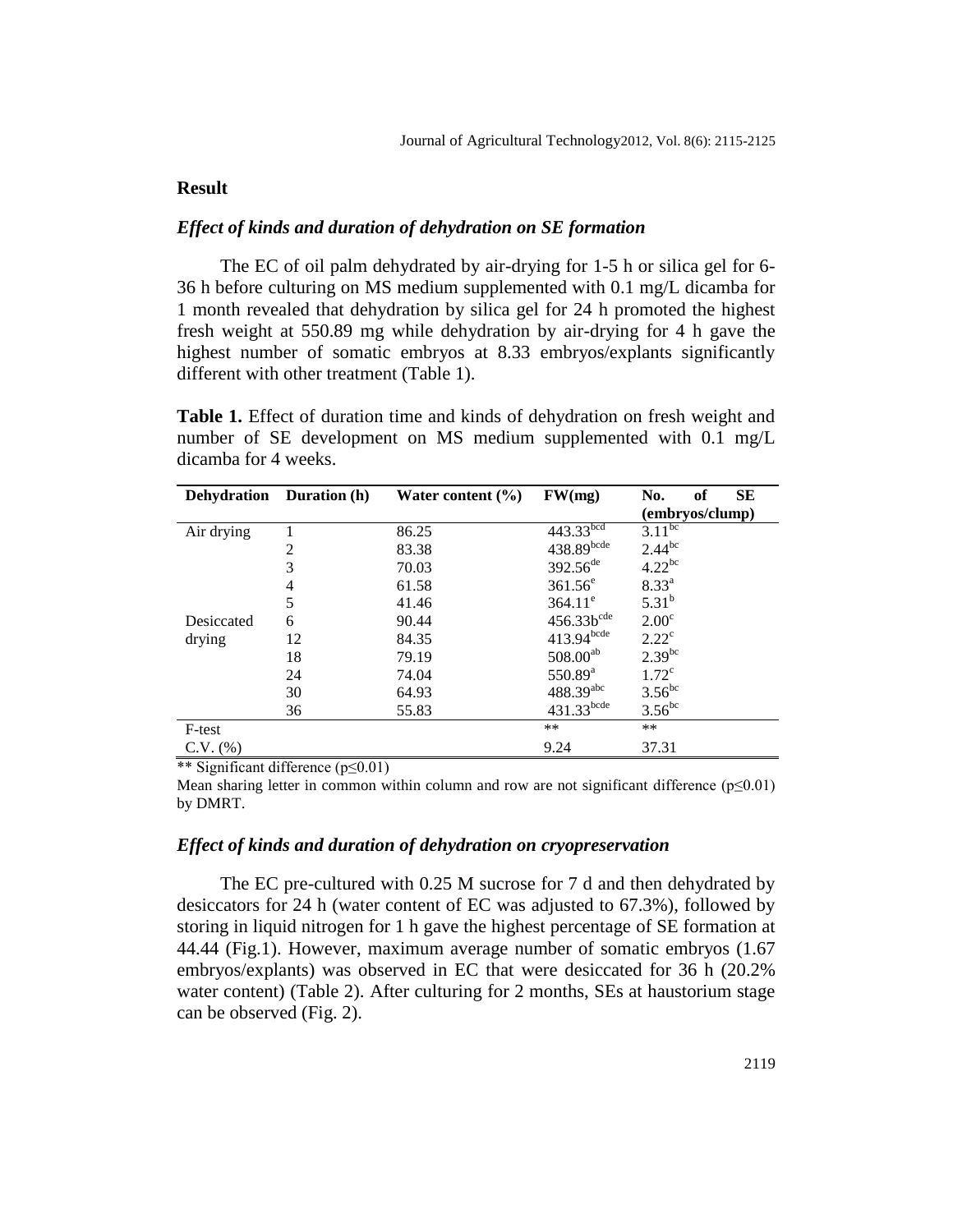

**Fig. 1.** Effect of duration time of dehydration by laminar flow (A) and silica gel (B) after preconditioning on MS medium supplemented with 0.25 M sucrose for 7 days on moisture content (%) and SE formation (%) after storing in liquid nitrogen.

| Fig. 1. Effect of duration time of dehydration by laminar flow (A) and silica gel (B) after<br>preconditioning on MS medium supplemented with 0.25 M sucrose for 7 days on moisture<br>content (%) and SE formation (%) after storing in liquid nitrogen.<br>Table 2. Effect of duration time and kinds of dehydration on fresh weight and<br>number of SE after cryopreservation at -196°C. The EC was cultured on MS<br>medium supplemented with 0.1 mg/L dicamba for 2 months.<br>Dehydration | water content (%) | -Somatic embryo formation (%)         |                              |    |
|--------------------------------------------------------------------------------------------------------------------------------------------------------------------------------------------------------------------------------------------------------------------------------------------------------------------------------------------------------------------------------------------------------------------------------------------------------------------------------------------------|-------------------|---------------------------------------|------------------------------|----|
|                                                                                                                                                                                                                                                                                                                                                                                                                                                                                                  |                   |                                       |                              |    |
|                                                                                                                                                                                                                                                                                                                                                                                                                                                                                                  |                   |                                       |                              |    |
|                                                                                                                                                                                                                                                                                                                                                                                                                                                                                                  | Duration (h)      | FW(mg)                                | No.<br>of<br>(embryos/clump) | SЕ |
| Air drying<br>1                                                                                                                                                                                                                                                                                                                                                                                                                                                                                  |                   | 72.67 <sup>bcd</sup>                  | 0 <sup>b</sup>               |    |
| $\overline{c}$                                                                                                                                                                                                                                                                                                                                                                                                                                                                                   |                   | 69.67 <sup>cd</sup>                   | 0 <sup>b</sup>               |    |
| 3                                                                                                                                                                                                                                                                                                                                                                                                                                                                                                |                   | 71.78 <sup>bcd</sup>                  | 0 <sup>b</sup>               |    |
| $\overline{4}$                                                                                                                                                                                                                                                                                                                                                                                                                                                                                   |                   | 69.00 <sup>cd</sup>                   | 0 <sup>b</sup>               |    |
| 5                                                                                                                                                                                                                                                                                                                                                                                                                                                                                                |                   | $68.11^d$                             | 0 <sup>b</sup>               |    |
| Desiccated<br>6                                                                                                                                                                                                                                                                                                                                                                                                                                                                                  |                   | 71.22 <sup>bcd</sup>                  | 0 <sup>b</sup>               |    |
| 12<br>drying                                                                                                                                                                                                                                                                                                                                                                                                                                                                                     |                   | 72.22 <sup>bcd</sup>                  | 0 <sup>b</sup>               |    |
| 18                                                                                                                                                                                                                                                                                                                                                                                                                                                                                               |                   | $81.00$ <sup>abc</sup>                | $0.33^{b}$                   |    |
|                                                                                                                                                                                                                                                                                                                                                                                                                                                                                                  |                   |                                       | $0.67^{\rm b}$               |    |
|                                                                                                                                                                                                                                                                                                                                                                                                                                                                                                  | 24                |                                       |                              |    |
| 30                                                                                                                                                                                                                                                                                                                                                                                                                                                                                               |                   | $82.11^{ab}$<br>78.78 <sup>abcd</sup> | $0.33^{b}$                   |    |
| 36                                                                                                                                                                                                                                                                                                                                                                                                                                                                                               |                   | 84.56 <sup>a</sup>                    | $1.67^{\text{a}}$            |    |
| F-test                                                                                                                                                                                                                                                                                                                                                                                                                                                                                           |                   | **                                    | $\ast$                       |    |

**Table 2.** Effect of duration time and kinds of dehydration on fresh weight and number of SE after cryopreservation at -196ºC. The EC was cultured on MS medium supplemented with 0.1 mg/L dicamba for 2 months.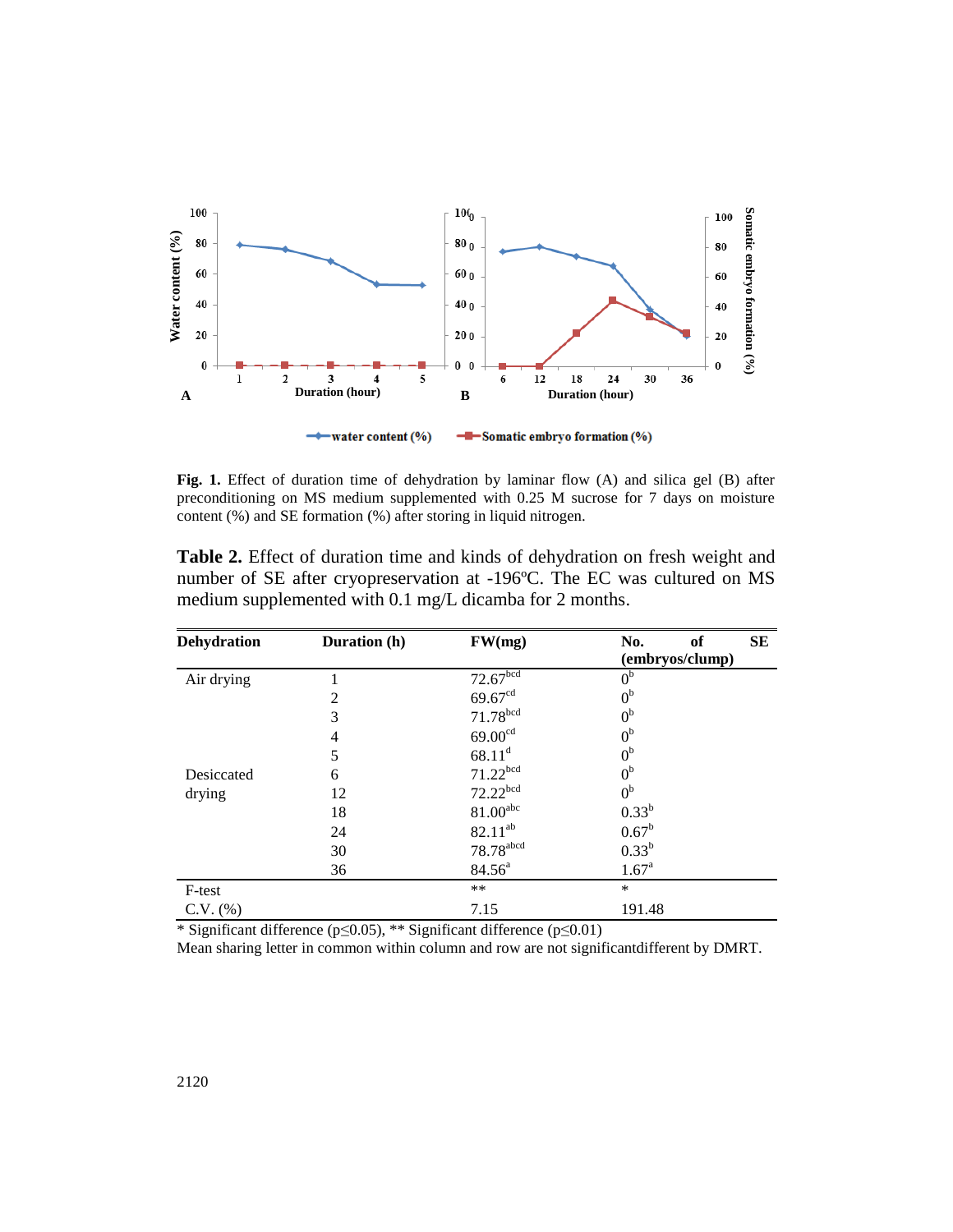Journal of Agricultural Technology2012, Vol. 8(6): 2115-2125



**Fig. 2.** Development of embryogenic callus (EC) into somatic embryos (SE) after cryopreservation in LN for 1 h. The EC was cultured on MS medium supplemented with 0.1 mg/L dicamba for 2 months. (Bar= 2 mm)

# *Assessment of genetic instability by SSR analysis*

SEs at haustorium stage from treatments were detected their uniformity using SSR marker with 9 primers. The results showed that SSR did not have any polymorphism among cryopreserved EC and between cryopreserved EC and control. All SEs provided no variation of DNA profiles (Fig. 3) suggesting that there is no genetic instability obtained from cryopreservation of EC of oil palm by our protocols.



2121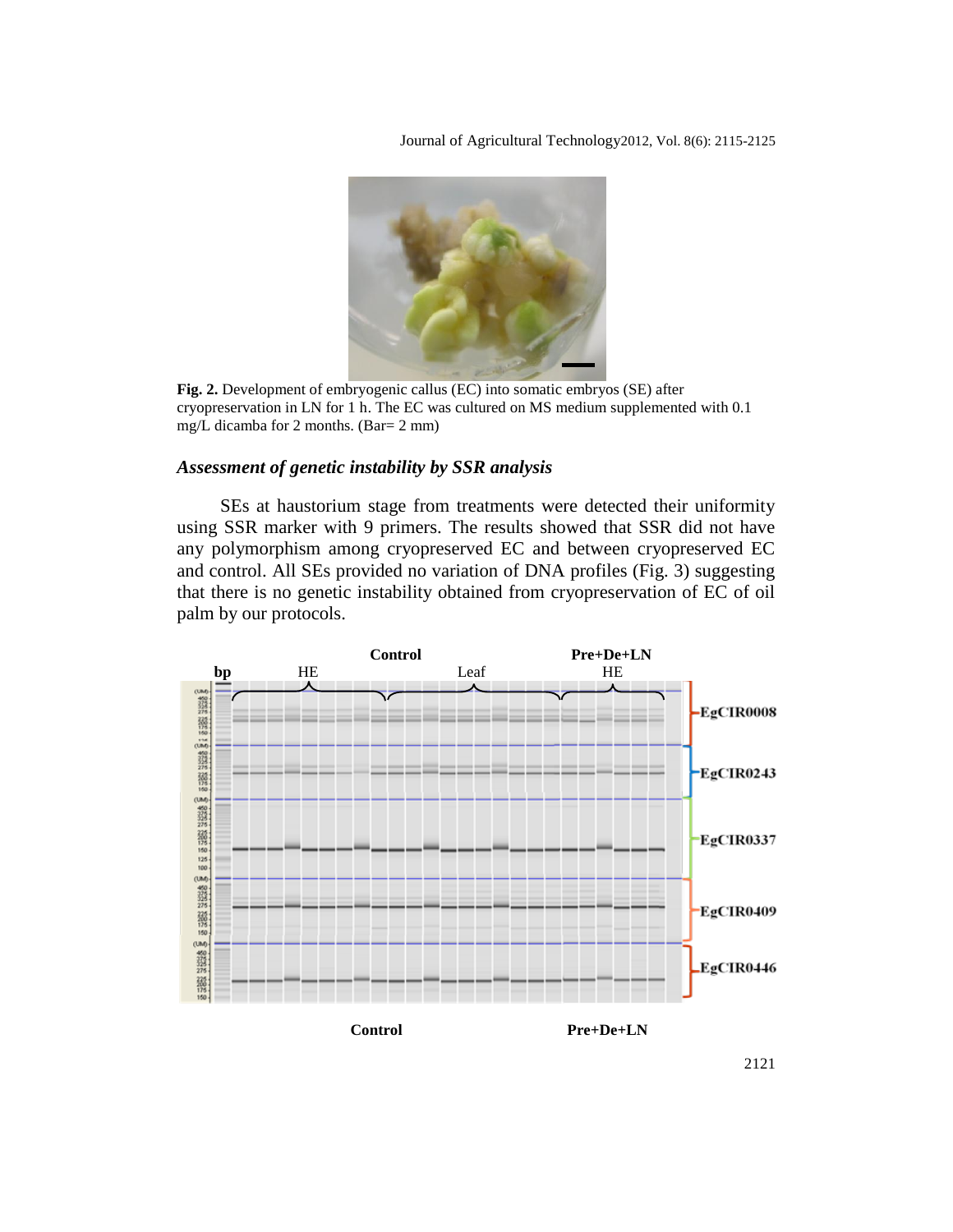

**Fig. 3.** DNA patterns in control and cryopreserved EC revealed by some SSR markers; EgCIR0008, EgCIR0243, EgCIR0337, EgCIR0409, EgCIR0446, EgCIR0465, EgCIR0781, EgCIR0905 and EgCIR1772.

HE: haustorium embryo, Pre: preculture, De: dehydration, bp: base pair +LN: plunged in liquid nitrogen

#### **Discussion**

The present study found that combination of pre-culturing EC on enrich sucrose medium together with dehydration by desiccators improved survival rate of explants after storing in liquid nitrogen. Dehydration with desiccators containing silica gel may gradually adjust water content of EC leading to the peripheral cells and inner cells of the EC had nearly the same water content or critical content that couldn't form crystal whereas dehydration by laminar air flow caused a severe decrease in water content only at peripheral cells. Accordingly, dehydration EC by the second method (desiccators) gave the better results in terms of both survival rate of EC and SE formation after storage than dehydration under the laminar air flow. Similar results was also reported by Panis *et al*. (1996) who found that a reduction of the moisture content of banana meristem cultures by exposure meristematic clumps to sterile air flow did not result in an increment of survival rate of cryopreseved cultures.

As EC were subjected to several chemicals and physical environments during the processes of cryopreservation (preculturing, dehydration, cryopreservation, thawing), so, it is very risk to cause a change the genetic information of cell in EC. To ensure that cryopreserved plant materials are uniform and can be used for propagation purpose it is necessary to prove genetic instability by some molecular markers. Thus, in this study, SSR was performed to evaluate the genetic instability of the cryopreserved EC. This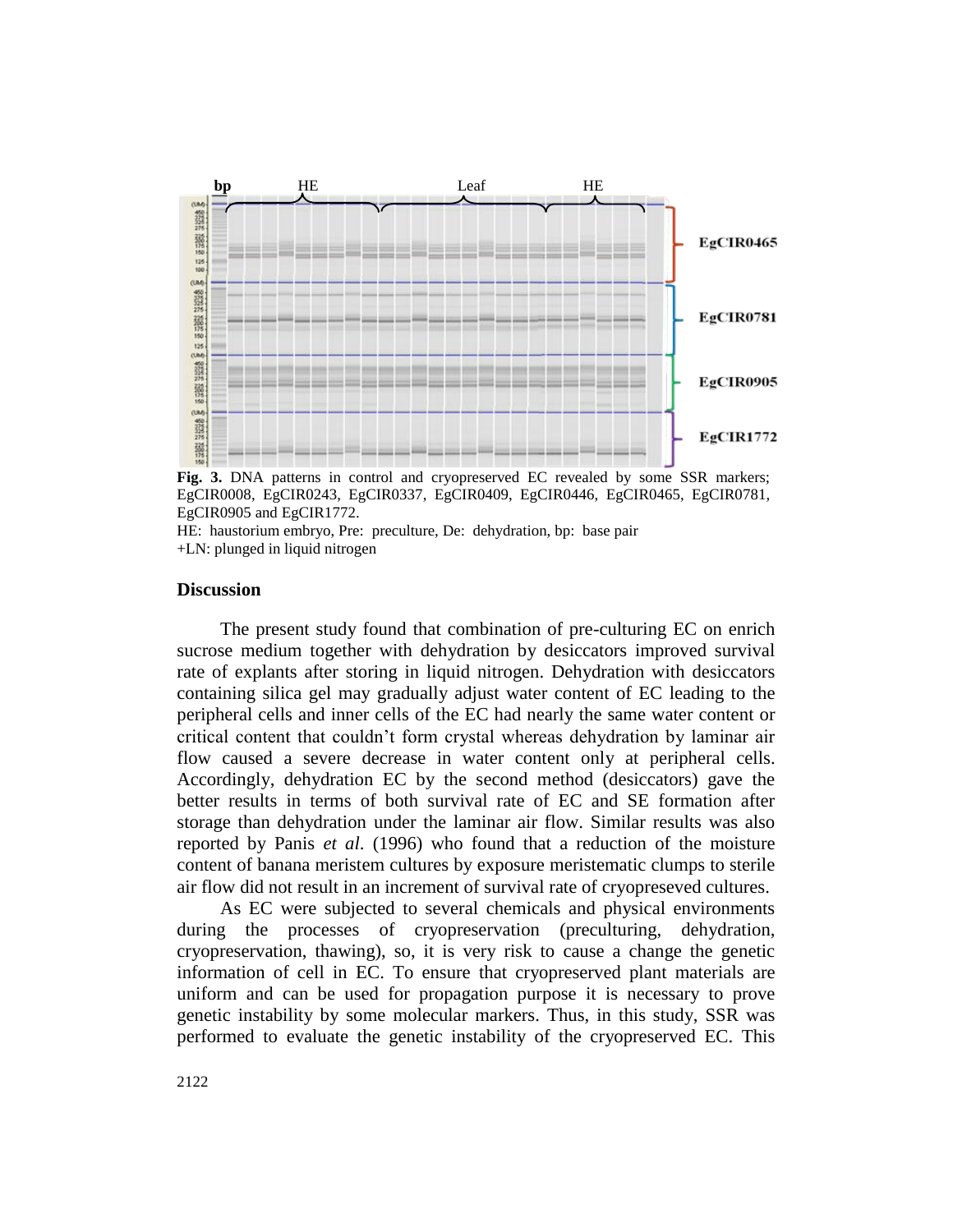marker showed no different in DNA profiles among cryopreserved EC-derived SEs and between those SEs and control EC.

Similar results were reported in embryogenic cultures of *Citrus sinensis* (Marin *et al*. 1993) *Pinus sylvestris* (Haggman *et al.,* 1998) *o*r *Picea glauca* (Park *et al.*, 1994) after the explants were recovered from storage in LN although de Verno *et al*. (1999) found genetic alterations in embryogenic cultures of *Picea glauca* after cryostorage and re-establishment in culture for 2 and 12 months. Rapid plantlet regeneration soon after callus recovery from cryopreservation might not show the evidence of somaclonal variation. In short, genetic instability was reasonably occur by long term or repeated subculturing rather than cryopreservation procedure.

# **Conclusion**

EC was successfully cryopreserved by dehydration. After preconditioning the EC on MS medium supplemented with 0.25 M sucrose for 7 d, desiccators at 67.3% RH for 24 h, followed by storing in liquid nitrogen for 1 h gave the highest percentage of somatic embryo formation at 44.44. Increase in dehydration period to 36 h improved average number of SEs at 1.67 embryos/explants. This technique of cryopreservation did not affect genetic stability of oil palm EC as assess by SSR marker.

#### **Acknowledgements**

This work was financially supported by the Faculty of Natural Resources and the Graduate School of Prince of Songkla University and the Oil Palm Agronomical Research Centre of Southern Thailand for financial support. This research is partially supported by the Centre for Agricultural Biotechnology, Postgraduate Education and Research Development Office, Commission on Higher Education and Prince of Songkla University Graduate Studies Grant. The authors would like to thank Mr. Ryo Akashi and Mr. Kitazaki Yasuo Frontier Science Research Science Division of Bioresource Science, University of Miyazaki, Japan, for kind assistance with SSR analysis.

#### **References**

- Bhatti, M.H., Percival, T., Davey, C.D.M., Henshaw, G.G. and Blakesley, D. (1997). Cryopreservation of embryogenic tissue of a range of genotypes of sweet potato (*Ipomoea batatas* L. Lam.) using an encapsulation protocol. Plant Cell Reports 16:802– 806.
- Chehmalee, S. and Te-chato, S. (2008). Induction of somatic embryogenesis and plantlet regeneration from cultured zygotic embryo of oil palm. Journal of Agricultural Technology 4(2):137-146.
- Corley, R.H.V. and Tinker, P.B. (2003).Vegetative propagation and biotechnology. *In* The Oil Palm. Vol. 4, pp. 201-215. Britain: The Bath Press.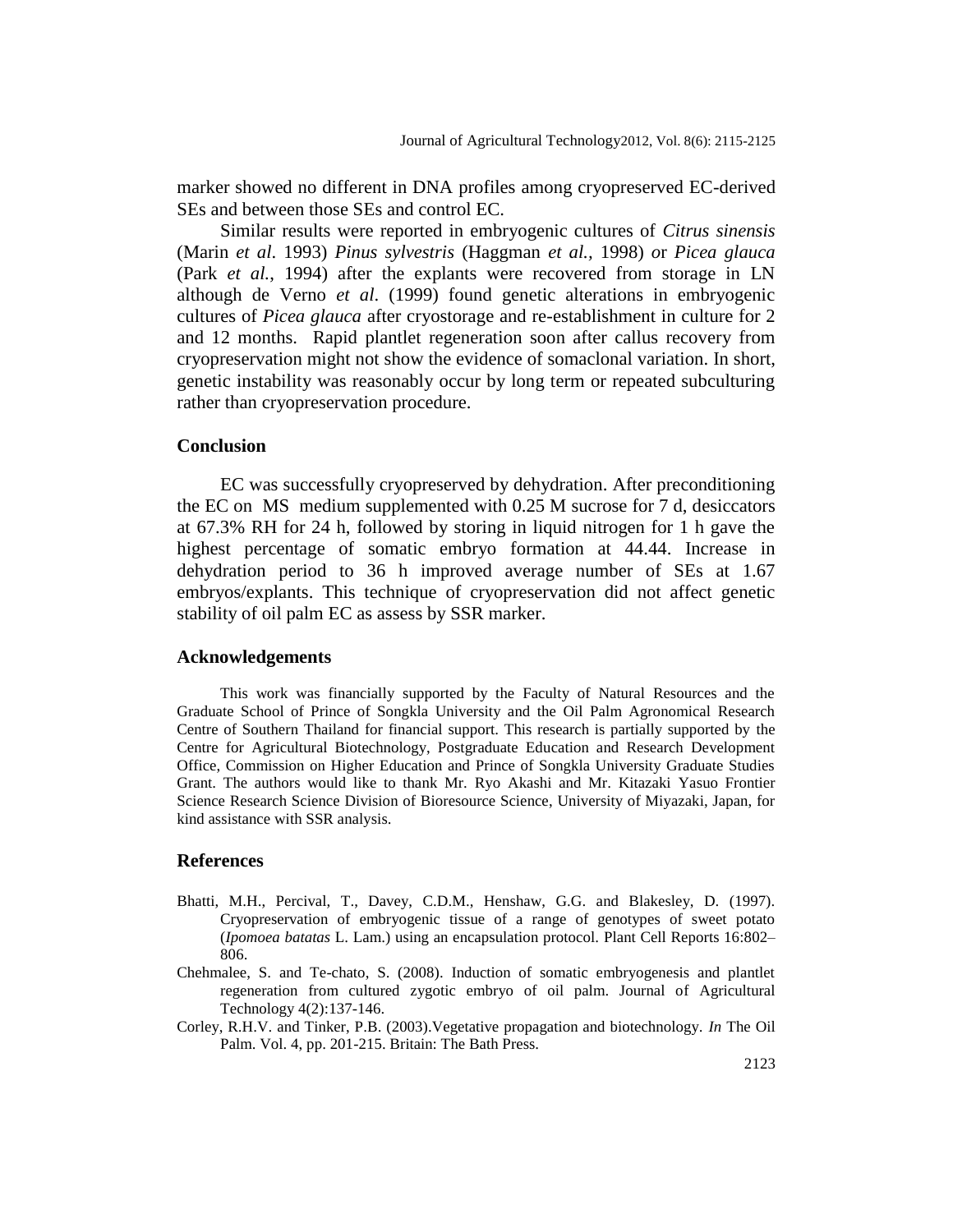Corley, R.H.V. and Tinker, P.B. (2008).The Oil Palm. Oxford: Blackwell Science Ltd.

De Verno, L.L., Park, Y.S., Bonga, J.M. and Barrett, J.D. (1999). Somaclonal variation in cryopreserved embryogenic clones of white spruce [*Picea glauca* (Moench) Voss.]. Plant Cell Reports 18:948–953.

Doyle, J.J. and Doyle, J.L. (1990). Isolation of plant DNA from fresh tissue. Focus 12: 13-15.

- Dumet, D., Engelmann, F., Chabrillange, N. and Duval, Y. (1993).Cryopreservation of oil palm (*Elaeis guineensis* Jacq.) somatic embryos involving a desiccation step. Plant Cell Reports 12:352-355.
- Engelmann, F. (2000). Importance of cryopreservation for the conservation of plant genetic resource. *In* Cryopreservation of Tropical Plant Germplasm: Current Progress and Applications. Vol. 8, pp. 8-20. Rome: Japanese International Research Center for Agricultural Sciences and IPGRI, IPGRI.
- Engelmann F. (2004). Cryopreservation: progress and prospects. In Vitro Cellular and Developmental Biology 40:427–433.
- Fernandes, P., Rodriguez, E., Pinto, G., Ruiz, I.R., Loose, M.D. and Santos, C. (2008). Cryopreservation of *Quercus suber* somatic embryos by encapsulation-dehydration and evaluation of genetic stability. Tree Physiology 28:1841–1850.
- Gonzalez-Arnao, M.T., Juarez, J., Ortega, C., Navarro, L. and Duran-Vila, N. (2003). Cryopreservation of ovules and somatic embryos of *Citrus* using the encapsulationdehydration technique. CryoLetters 24:85–94.
- Haggman, H., Ryyanen, L., Aronen, T. and Krajnakova, J. (1998). Cryopreservation of embryogenic cultures of Scots pine. Plant Cell Tissue and Organ Cultures 54:45–53.
- Khawnium, T. and, Te-chato, S. (2011). Simple vitrification protocol for cryopreservation of oil palm using embryogenic culture. Journal of Agricultural Technolog 7:519-529.
- Lambardi, M., Ozudogru, E.A. and Benelli, C. (2008). Cryopreservation of embryogenic cultures. *In* Plant Cryopreservation: A Practical Guide. Pp. 177-210. Corvallis Oregon: Springer.
- Marin, M.L., Gorgorcena, Y., Ortiz, J. and Duran-Vila, M. (1993). Recovery of whole plants of sweet orange from somatic embryos subjected to freezing thawing treatments. Plant Cell Tissue and Organ Cultures 34:27–33.
- Martinez, M.T., Ballester, A. and Vieitez, A.M. (2003). Cryopreservation of embryogenic cultures of *Quercus robur* using desiccation and vitrification procedures. Cryobiology 46:182–189.
- Panis, B., Notte, N., Van Nimmen, K., Withers, L.A. and Swennen, R. (1996). Cryopreservation of banana (*Musa* spp.) meristem cultures after preculture on sucrose. Plant Science 121:95-106.
- Park, Y.S., Pond, S.E. and Bonga, J.M. (1994). Somatic embryogenesis in white spruce (*Picea glauca*): Genetic control in somatic embryos exposed to storage, maturation treatments, germination and cryopreservation. Theoretical and Applied Genetics 89:742–750.
- Perez, R.M., Mas, O., Navarro, L. and Duran-Vila, N. (1999). Production and cryoconservation of embryogenic cultures of mandarin and mandarin hybrids. Plant Cell Tissue and Organ Cultures 55:71–74.
- Sanputawong, S. and Te-chato, S. (2011). Analysis of somaclonal Variation of callus, somatic embryo and plant regeneration of *in vitro* oil palm (*Elaeis guineensis* Jacq.). Journal of Agricultural Technology 7:531-545.
- Schrijnemakers, E.W.M. and Van Iren, F. (1995). A two-step or equilibrium freezing procedure for the cryopreservation of plant cell suspensions. *In* Cryopreservation and Freezedrying Protocols (Methods in Molecular Biology). Pp 103–111. Totowa: Humana Press.